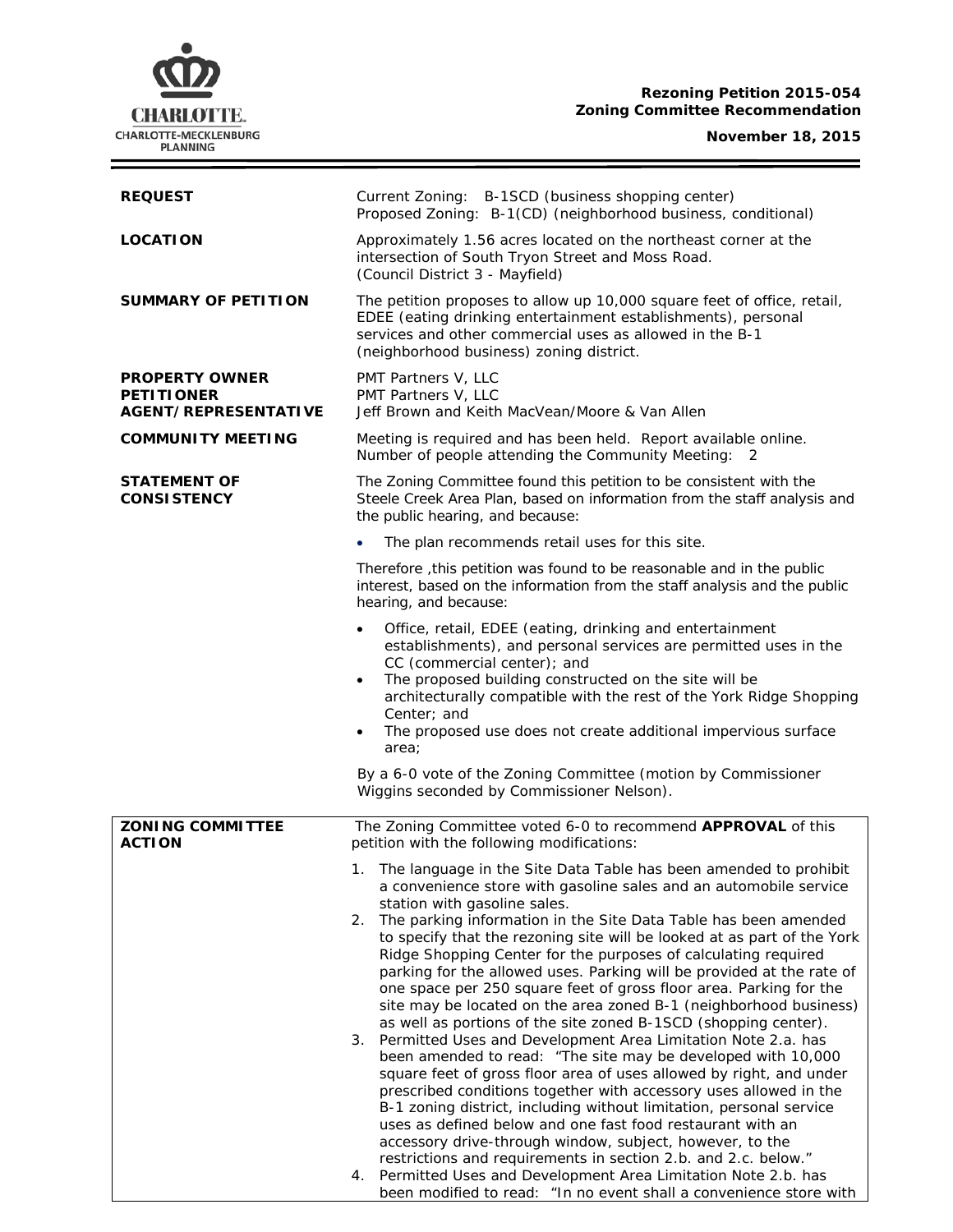|                                              | gasoline sales or an automotive service station with gasoline sales<br>be located on the site."                                                                                                                                                                                                                                                                                                                                                                                                                                                                                                                                                                                                                                                                                                                                                                                                                                                                                                                                                                                                                                                                                                                                                                                                                                                                                                   |
|----------------------------------------------|---------------------------------------------------------------------------------------------------------------------------------------------------------------------------------------------------------------------------------------------------------------------------------------------------------------------------------------------------------------------------------------------------------------------------------------------------------------------------------------------------------------------------------------------------------------------------------------------------------------------------------------------------------------------------------------------------------------------------------------------------------------------------------------------------------------------------------------------------------------------------------------------------------------------------------------------------------------------------------------------------------------------------------------------------------------------------------------------------------------------------------------------------------------------------------------------------------------------------------------------------------------------------------------------------------------------------------------------------------------------------------------------------|
|                                              | Language defining "gross floor area" or "GFA" has been removed<br>5.<br>from paragraph under Permitted Uses and Development area                                                                                                                                                                                                                                                                                                                                                                                                                                                                                                                                                                                                                                                                                                                                                                                                                                                                                                                                                                                                                                                                                                                                                                                                                                                                  |
|                                              | Limitation Note 2.b.<br>Permitted Use and Development Area Limitation Note 2.c. has been<br>6.<br>added to read: "Administrative Amendment as to Adjacent York<br>Ridge Shopping Center. Prior to issuance of a building permit for<br>the uses permitted on the Site as described in Section 2a. above,<br>the Petitioner shall have received approval from the Planning<br>Department of an administrative site plan amendment associated<br>with the Conditional Rezoning Plan/Petition governing the adjacent<br>York Ridge Shopping Center stating that:<br>I. the total combined gross floor area of the uses located on the<br>adjacent York Ridge Shopping Center and the Site (including<br>the pending approval uses) does not exceed 120,000 square<br>feet;<br>II. in the event that a restaurant with an accessory drive-through<br>window is constructed and operational on the site as allowed<br>in Section 2.a. above, the adjacent York Ridge shopping<br>Center shall not be allowed to contain a restaurant with an<br>accessory drive through window;<br>III. no convenience store with gasoline sales or automotive service<br>station with gasoline sales will be permitted; and<br>IV. if the corner parcel at the intersection of Tryon Street and<br>Moss Road is reconstructed, the new building will contain<br>materials compatible with the primary shopping center |
|                                              | building on the site."<br>7. Notes have been removed related to minimum ordinance<br>requirements for: Access and Transportation, Environmental<br>Features, Streetscape, Buffers, Yards, and Landscaping, and                                                                                                                                                                                                                                                                                                                                                                                                                                                                                                                                                                                                                                                                                                                                                                                                                                                                                                                                                                                                                                                                                                                                                                                    |
|                                              | Signage.<br>Streetscape, Buffers, Yards, and Landscaping Note 5.d. has been<br>8.<br>amended to read "Storm water and water quality structures may<br>be located within the setback/buffers established along S. Tryon<br>Street as generally depicted on the rezoning plan (the existing BMP                                                                                                                                                                                                                                                                                                                                                                                                                                                                                                                                                                                                                                                                                                                                                                                                                                                                                                                                                                                                                                                                                                     |
|                                              | is located in the setback)."<br>"Alternate Plan" has been modified to show a building footprint<br>9.<br>with a (new) possible drive-through service window.                                                                                                                                                                                                                                                                                                                                                                                                                                                                                                                                                                                                                                                                                                                                                                                                                                                                                                                                                                                                                                                                                                                                                                                                                                      |
| <b>VOTE</b>                                  | Motion/Second:<br>Wiggins/Nelson<br>Yeas:<br>Dodson, Eschert, Labovitz, Nelson, Sullivan, and<br>Wiggins<br>None<br>Nays:<br>Absent:<br>None<br>Recused:                                                                                                                                                                                                                                                                                                                                                                                                                                                                                                                                                                                                                                                                                                                                                                                                                                                                                                                                                                                                                                                                                                                                                                                                                                          |
| <b>ZONING COMMITTEE</b><br><b>DISCUSSION</b> | Lathrop<br>Staff reviewed the background on and presented the petition to the<br>Zoning Committee. Staff noted that the site plan was amended to allow<br>a new outparcel with up to 10,000 square feet of retail, or a restaurant<br>with a drive-through service window. The uses were modified to<br>prohibit convenience store with gasoline sales and an automobile<br>service station with gasoline sales. In addition, if the outparcel<br>develops as a restaurant with a drive-through accessory window, no<br>additional restaurants with drive-through accessory windows will be<br>allowed in the overall center. Staff noted that the petition is consistent<br>with the Steele Creek Area Plan, which recommends retail uses for the<br>property.                                                                                                                                                                                                                                                                                                                                                                                                                                                                                                                                                                                                                                   |
|                                              | One Commissioner noted that the community was happy about the<br>changes to the plan. There was no further discussion of the petition.                                                                                                                                                                                                                                                                                                                                                                                                                                                                                                                                                                                                                                                                                                                                                                                                                                                                                                                                                                                                                                                                                                                                                                                                                                                            |
| <b>STAFF OPINION</b>                         | Staff agrees with the recommendation of the Zoning Committee.                                                                                                                                                                                                                                                                                                                                                                                                                                                                                                                                                                                                                                                                                                                                                                                                                                                                                                                                                                                                                                                                                                                                                                                                                                                                                                                                     |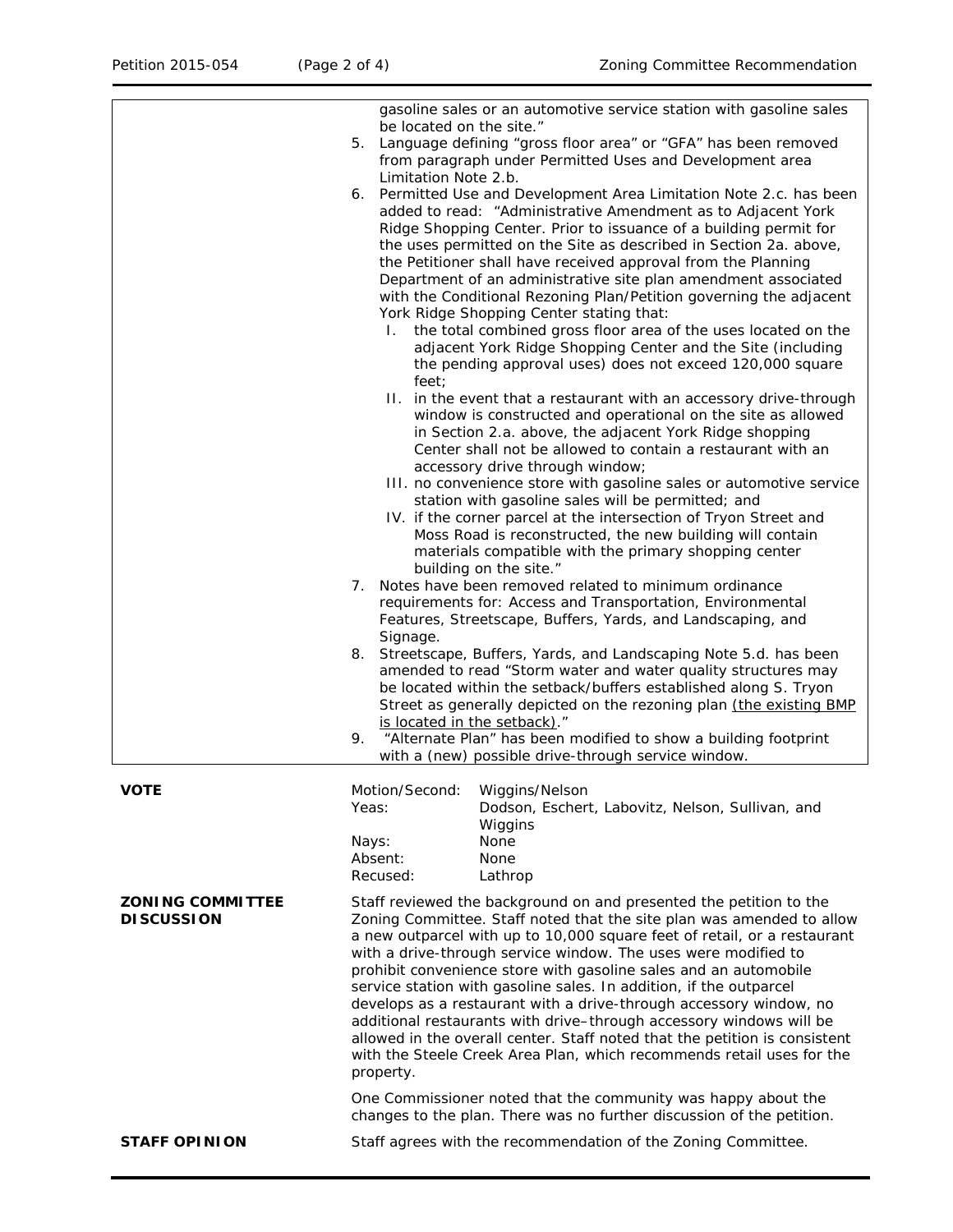#### **FINAL STAFF ANALYSIS (Pre-Hearing Analysis online at [www.rezoning.org\)](http://www.rezoning.org/)**

#### **PLANNING STAFF REVIEW**

# • **Background**

- Rezoning petition 1988-005C rezoned approximately 130 acres to allow a mix of single family and multi-family residential development, an institutional use, and up to 120,000 square feet of commercial uses. The subject property was included in the 13.9 acres that allowed commercial uses. The approved site plan for the commercial uses provides 50-foot landscaped buffers along Moss Road and South Tryon Street, a 50-foot landscaped buffer along the east property line, and a 25-foot landscaped buffer along the north property line. Subsequent administrative approvals for the site pertained to modifications to design to accommodate a new building on the outparcel, and a reduction in the 50-foot setback along South Tryon Street with the setback varying due to right-of-way required by NCDOT.
- At its June 24, 2015 meeting, the Zoning Committee voted 6-0 to recommend approval of the subject rezoning petition subject to modifications. The petitioner name has since changed (formerly Childress Klein). The site plan has been amended and convenience stores with gasoline sales or automobile service stations with gasoline sales have been eliminated as allowed uses on the site. In addition, one restaurant with an accessory drive-through window is now permitted subject to conditions.

# • **Proposed Request Details**

- The site plan accompanying this petition contains the following provisions:
- Allows up to 10,000 square feet of gross floor area of office, retail, EDEE (eating drinking entertainment establishments), personal services and other commercial uses as allowed in the B-1 (neighborhood business) zoning district.
- Prohibits a convenience store with gasoline sales use, or an automobile service station.
- Commits to filing an administrative amendment and receiving approval prior to issuance of a building permit that:
	- Restricts total combined gross floor area of the uses located on adjacent York Ridge Shopping Center and rezoning site to 120,000 square feet;
	- In the event an EDEE (eating drinking entertainment establishment) with an accessory drive-through window is constructed and operational on the site, the adjacent York Ridge Shopping Center will not be allowed to contain an EDEE (eating drinking entertainment establishment) with an accessory drive-through window;
	- Prohibits a convenience store with gasoline sales use, or an automobile service station with gasoline sales on the site;
	- If the corner parcel at the intersection of Tryon Street and Moss Road is reconstructed, the new building will contain materials compatible with the primary shopping center building on the site.
- Provides an "Alternate Plan" that shows proposed building footprint with an accessory drivethrough service window.
- Commits to acquiring an administrative approval request accurately reflecting permitted and prohibited uses, maximum square footage, and required parking for the overall shopping center prior to the issuance of building permits.
- Building materials will be a combination of brick, stone, precast stone, precast concrete, synthetic stone, cementitious fiber board, stucco, EIFS, metal panels, decorative block and/or wood.
- Buildings will be architecturally compatible with the existing shopping center.
- Maximum of one (1) principal building.
- Modifications to existing shopping center parking lot to accommodate the new use and vehicular circulation.
- Modifications to an existing driveway on South Tryon Street.
- Provides a new sidewalk connecting the proposed parking area to the existing sidewalk along South Tryon Street.
- Provides a 35-foot building setback along South Tryon Street where 20 feet is required per the B-1 (neighborhood business) district. Current B-1SCD (business shopping center) zoning requires a 35-foot setback, and the proposed 35-foot setback will provide for uniformity with existing buildings.
- Maintains the existing 50-foot buffer along the eastern property boundary.
- Retains the existing sidewalk and planting strip along the project frontage on South Tryon Street.